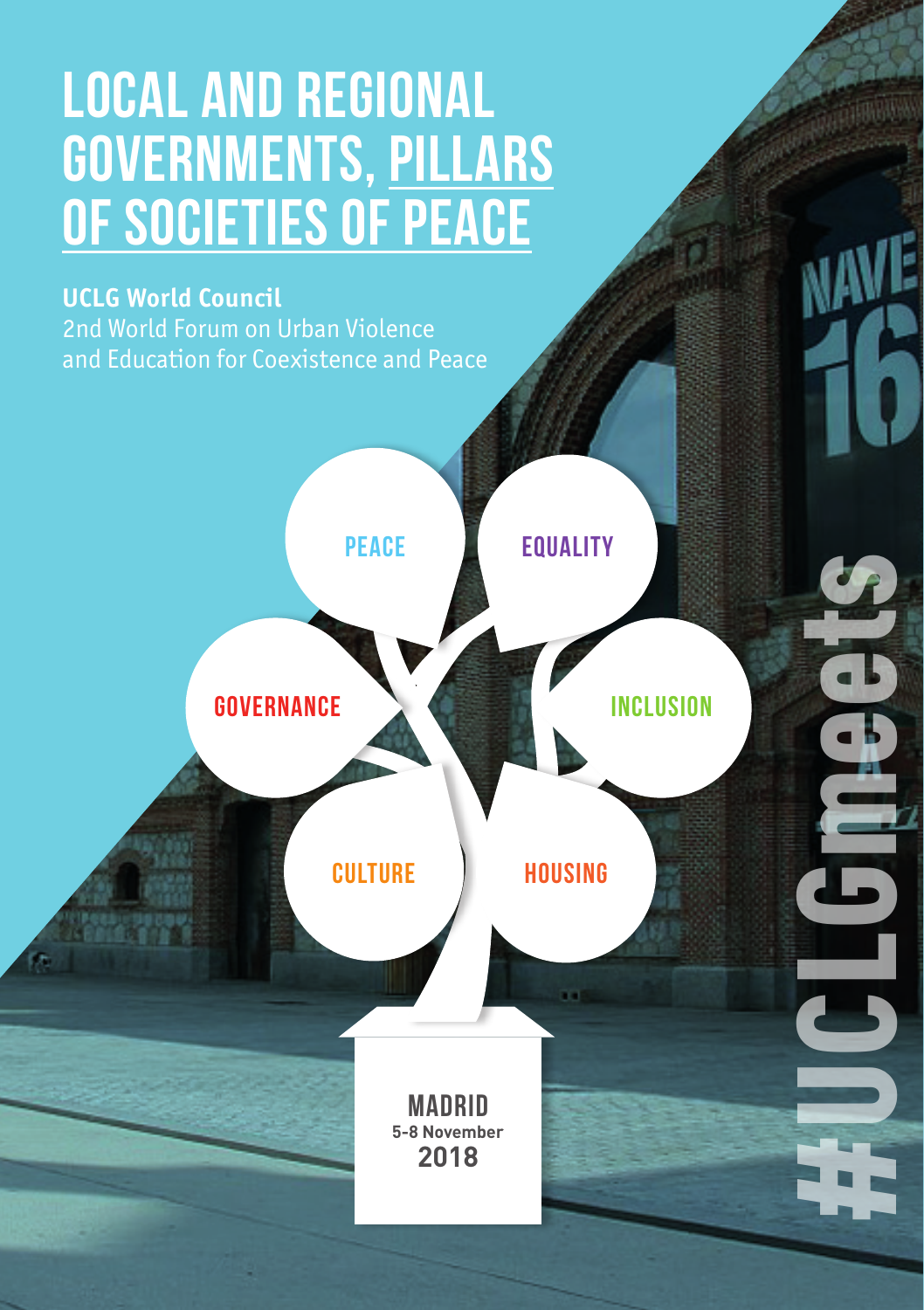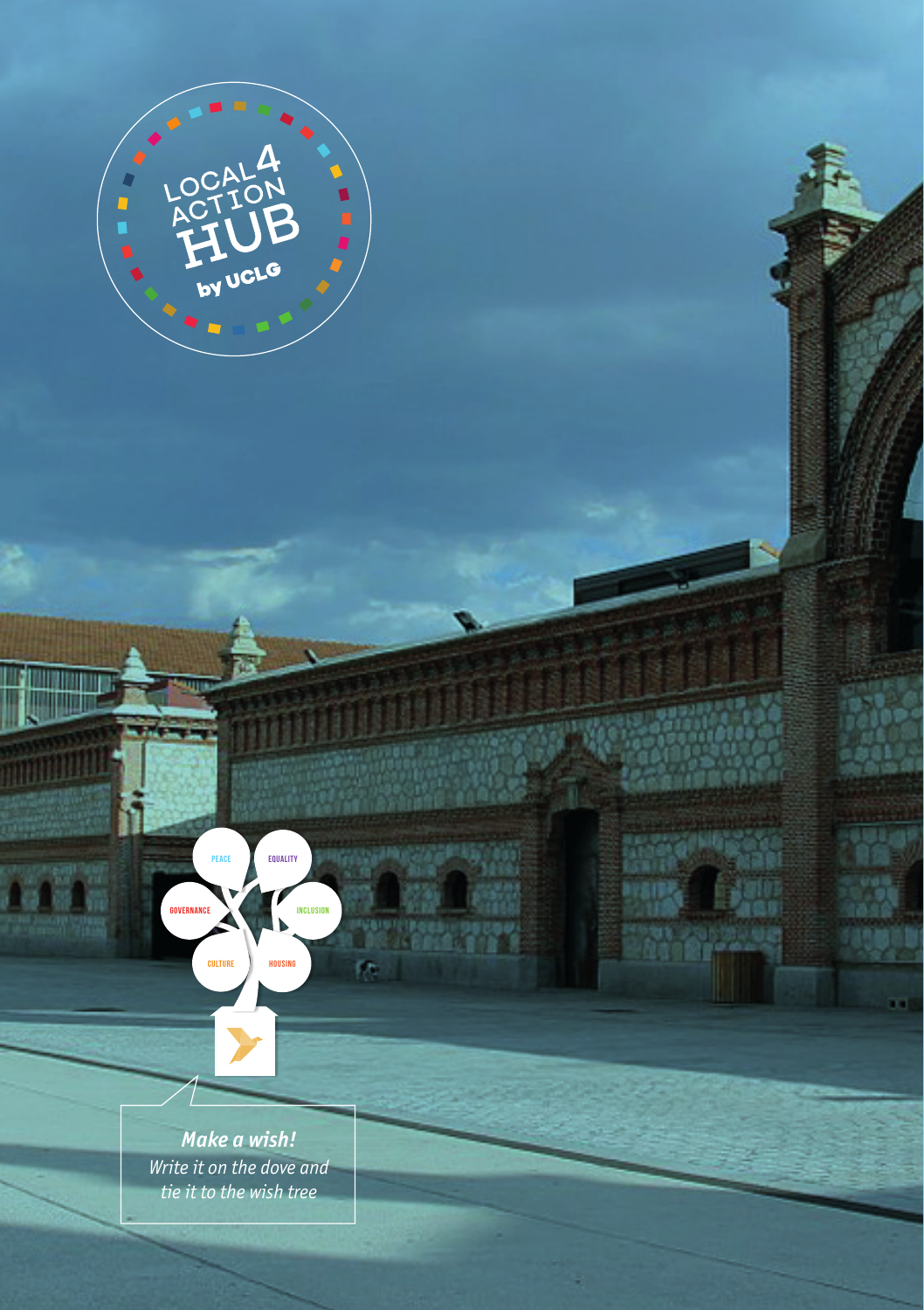

再调

NAVE

A

m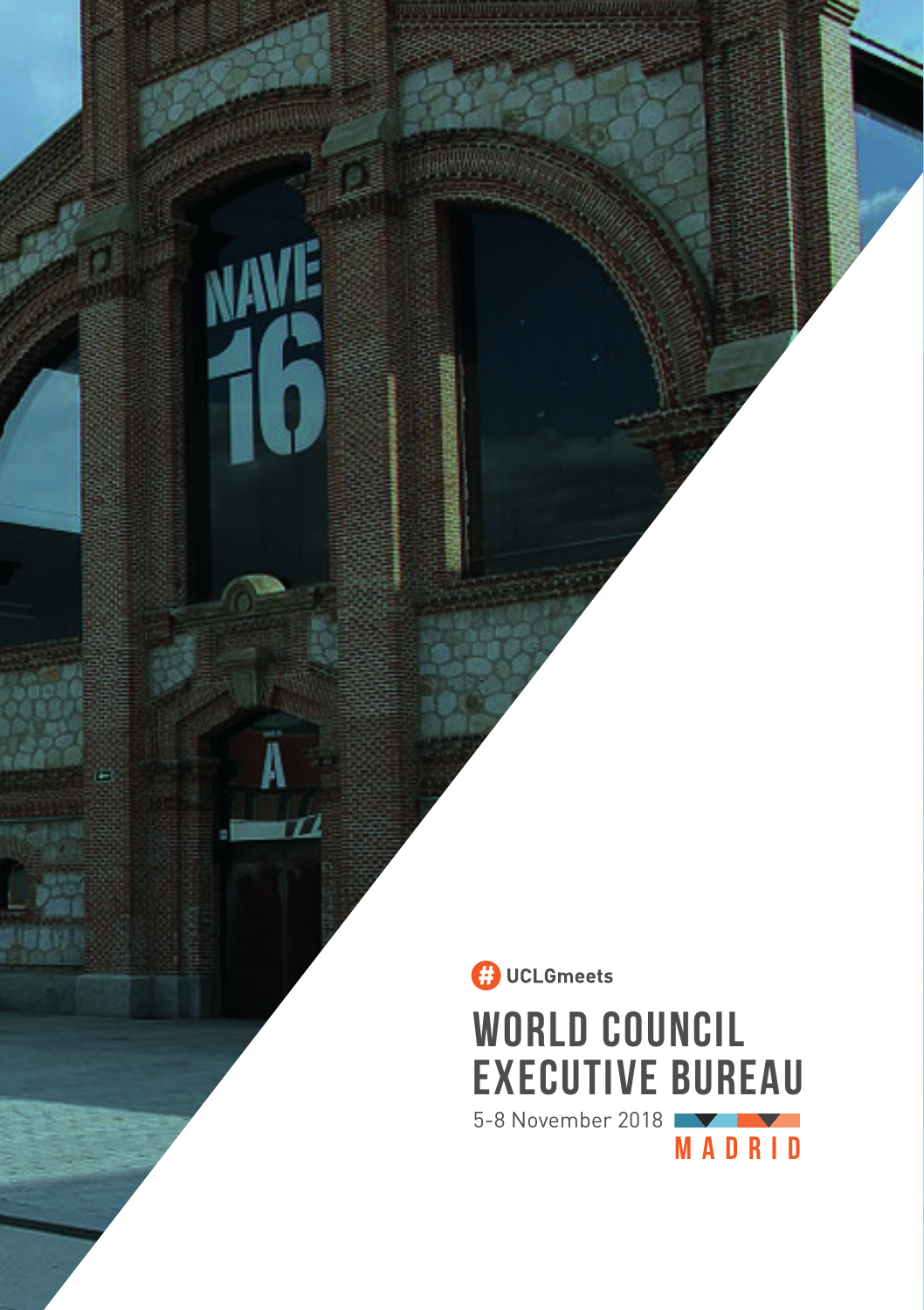

# **SUNDAY 4 NOVEMBER**

*Venue: Hotel Rafael Atocha*

| Working session of UCLG Secretariats (*)<br>15:30-19:00<br>Cibeles room |
|-------------------------------------------------------------------------|
|-------------------------------------------------------------------------|

 $\blacksquare$ 

# **MONDAY 5 NOVEMBER**

*Venue: Matadero*

| 09:00-10:30   | <b>Financial Management Committee (*)</b><br>Nave Terneras                                  | <b>Committee on Local Social Economic</b><br>Development<br>Auditorio, Casa del Lector  |
|---------------|---------------------------------------------------------------------------------------------|-----------------------------------------------------------------------------------------|
| 10:30-11:00   | Coffee break - El Puente                                                                    |                                                                                         |
| $11:00-14:00$ | Committee on Statutory Affairs (*)<br>Nave Terneras                                         | 10:30-13:00 Community of Practice on<br>Local Finance (*)<br>Auditorio, Casa del Lector |
| 14:00-15:00   | Lunch - El Puente                                                                           |                                                                                         |
| 15:00-16:30   | Meeting on the gender strategy $(*)$<br>Nave Terneras                                       | <b>Metropolis Meeting</b><br>Auditorio, Casa del Lector                                 |
| 16:30-18:30   | Opening of the 2nd World Forum on Urban Violence and Education<br>for Coexistence and Peace |                                                                                         |

# **TUESDAY 6 NOVEMBER**

*Venue: Matadero*

| 09:00-11:00 | <b>UCLG Executive Bureau: Business Session</b><br>Nave 16                                                                                                                                                                                                                                                                                                                                          |  |
|-------------|----------------------------------------------------------------------------------------------------------------------------------------------------------------------------------------------------------------------------------------------------------------------------------------------------------------------------------------------------------------------------------------------------|--|
| 11:00-11:30 | Coffee break - El Puente                                                                                                                                                                                                                                                                                                                                                                           |  |
| 11:30-13:30 | Political debate of the UCLG World Council<br>Local needs versus local competencies. The challenge of local governments<br>trying to meet the demands of the communities<br>A debate on the state of decentralization and local democracy worldwide that should<br>support the development of the priorities of the World Organization as we gear up<br>towards the 2019 World Congress<br>Nave 16 |  |
| 13:30-15:00 | Lunch - El Puente                                                                                                                                                                                                                                                                                                                                                                                  |  |
| 15:00-19:00 | <b>UCLG World Council: Business Session</b><br>Nave 16                                                                                                                                                                                                                                                                                                                                             |  |

**(\*)** by invitation only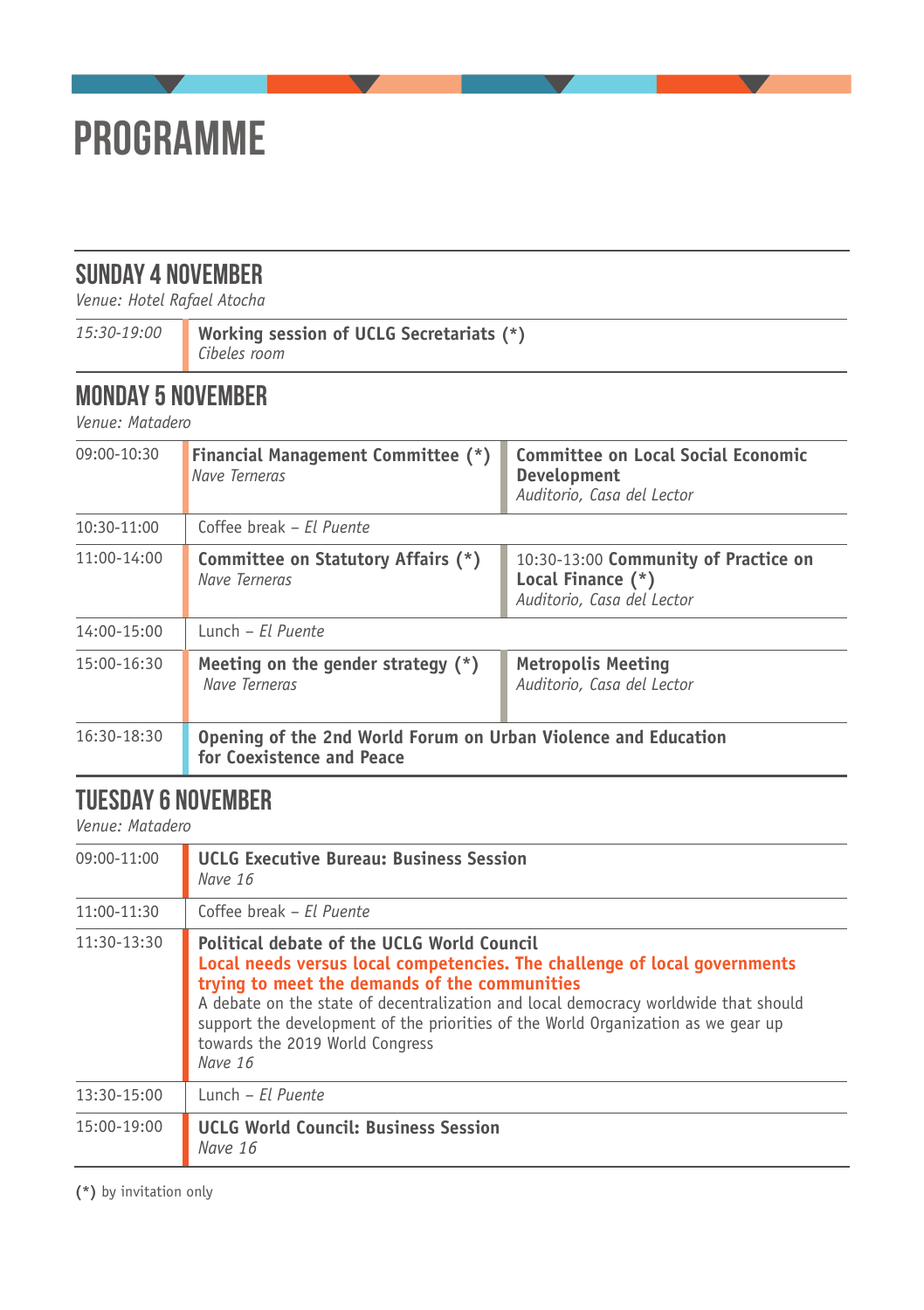## **WEDNESDAY 7 NOVEMBER**

*Venue: Matadero*

| $09:00 - 11:00$ | Local governments leading the ecological transition<br>A debate hosted by the Policy Council on Safer, Resilient and Sustainable Cities,<br><b>Capable of Facing Crises</b><br>Nave Terneras                                                                         |  |
|-----------------|----------------------------------------------------------------------------------------------------------------------------------------------------------------------------------------------------------------------------------------------------------------------|--|
| $10:00 - 14:00$ | XI Ibero-American Forum of local Goverments<br>Organized by: SEGIB - FEMP - UCCI - CASA DEL LECTOR - Auditorio                                                                                                                                                       |  |
| $11:00 - 11:15$ | Coffee break - Fl Puente                                                                                                                                                                                                                                             |  |
| $11:15 - 13:15$ | City diplomacy, key to peace: Towards a UCLG manifesto for the promotion of<br>peace at the local level<br>A debate hosted by the Policy Council on Opportunities for All, Culture and City<br>Diplomacy: Keys to Sustainable Development and Peace<br>Nave Terneras |  |
| 12:00-13:00     | <b>Community of Practice on Housing</b><br>Aula 10, Casa del Lector                                                                                                                                                                                                  |  |
| 13:15-14:30     | $l$ unch – Fl Puente                                                                                                                                                                                                                                                 |  |
| 14:30-16:30     | Right to the city for all: Addressing the challenges and opportunities of<br>migration<br>A debate hosted by the Policy Council on the Right to the City and Inclusive Territories<br>Nave Terneras                                                                  |  |
| $16:30-16:45$   | <b>Break</b>                                                                                                                                                                                                                                                         |  |
| 16:45-18:45     | The territorial dimension of localizing the SDGs<br>A debate hosted by the Policy Council on Territorial Multilevel Governance and<br>Sustainable Financing<br>Nave Terneras                                                                                         |  |

# **THURSDAY, 8 NOVEMBER**

*Venue: Matadero*

| 12:00 - 14:00 Closing of the 2nd World Forum on Urban Violence and Education<br>for Coexistence and Peace |
|-----------------------------------------------------------------------------------------------------------|
| Nave 16                                                                                                   |



*Check out the full programme of the Forum available on the website:*

**ciudadesdedepaz.com**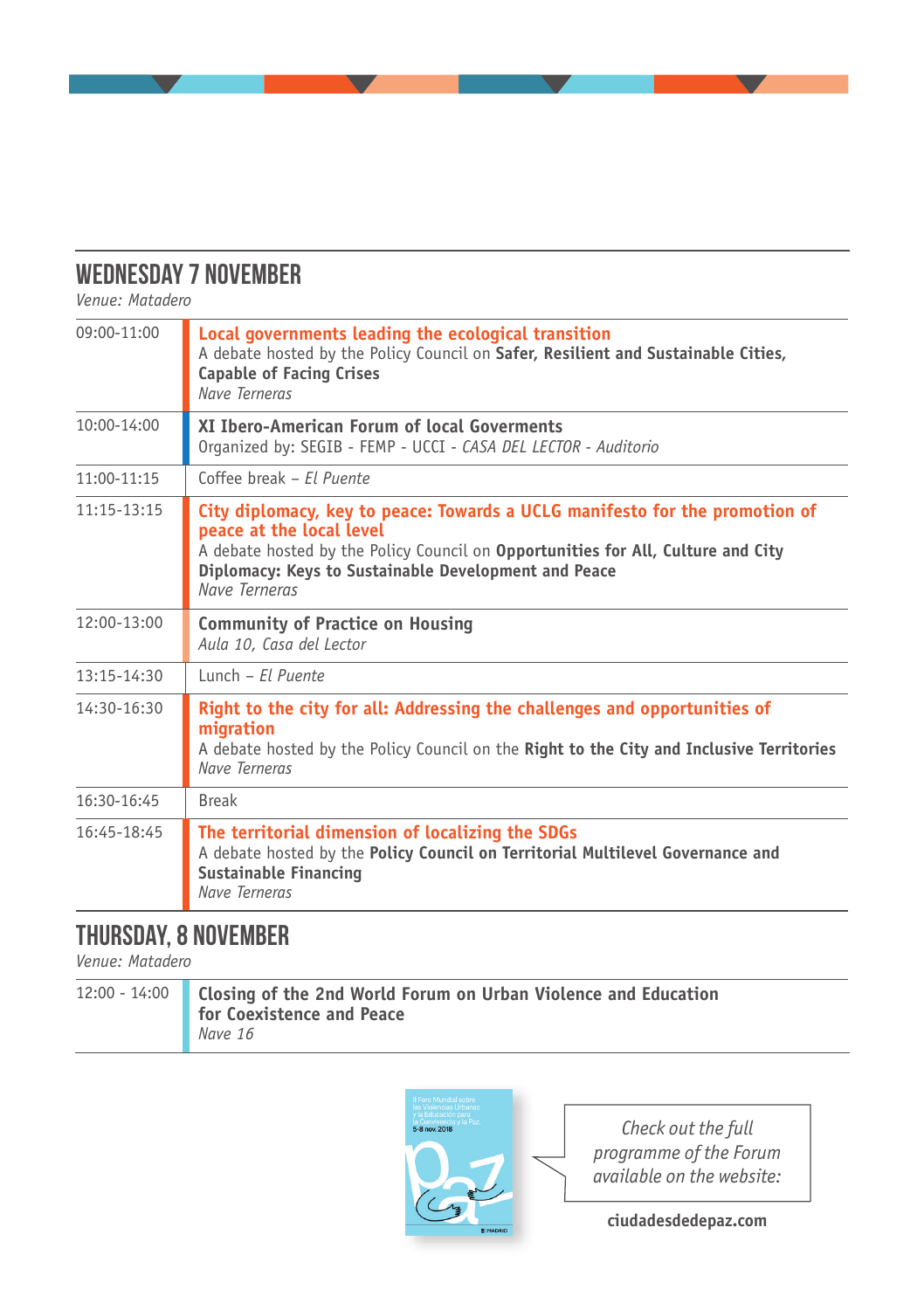# **UCLG PEACE** PRIZE

**in conflict prevention, peacebuilding and post-conflict reconstruction**

*The candidature process for the 2019 edition of the UCLG Peace Prize is now open!*

# **Promoting local efforts | OTHER AWARDS PROMOTED BY UCLG:**



**guangzhouaward.org agenda21culture.net/award**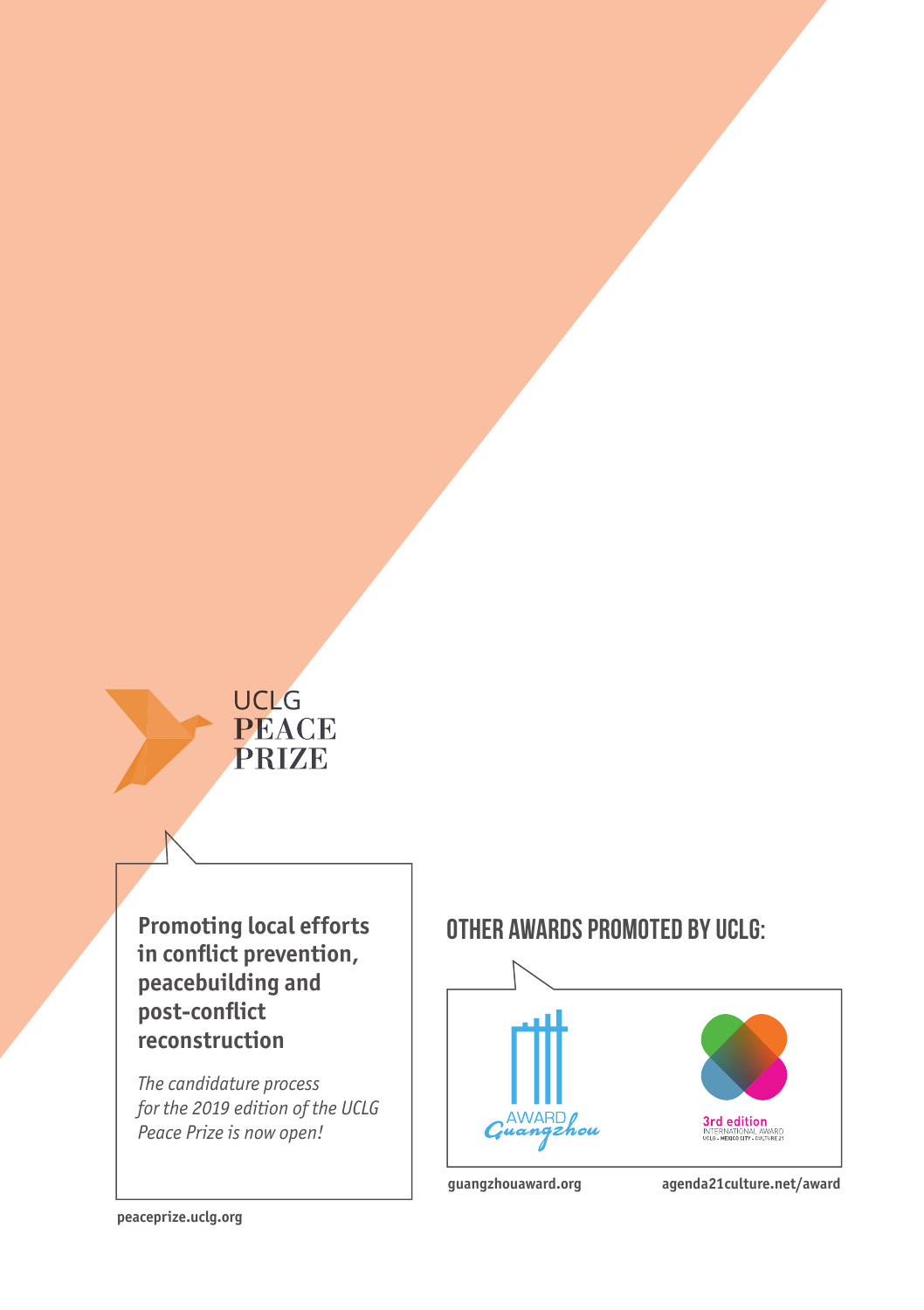# **POLITICAL DEBATE OF THE UCLG WORLD COUNCIL LOCAL NEEDS VERSUS LOCAL COMPETENCES:** THE CHALLENGE OF LOCAL GOVERNMENTS TRYING TO MEET THE DEMANDS OF THE COMMUNITIES

# 11:30 – 13:30 · 6 November 2018 · Matadero, Nave 16

Local democracy is at the heart of our organization: our constitution acknowledges it as a permanent process, and commits us to work for a decentralization based on democratic principles. As a matter of fact, both the World Organization and its members are already working to build local democracy in both their thematic and work axes by boosting, among other principles, the respect for human rights, citizen participation, gender equality, and decentralization.

In recent years, however, and after the wave of decentralization of the 90s, we are witnessing the resurfacing of tensions when it comes to the implementation of public services, and particularly in regard to what competences local governments have, which can be seen as part of a broader, recentralizing, trend. At the same time, local governments are often forced to take on greater responsibilities without the necessary competences or resources, in order to face issues such as fighting social exclusion, reinforcing disaster risk prevention and resilience, or defending peace and coexistence.

As we witness how the public perception of our institutions erodes, we can also see how cities set themselves up to fight society's disillusionment and preserve the public good. The challenges that local democracies face are colossal and, in order to meet them, our communities need to be placed at the core of both political and institutional action. To do so, we need to reopen the debate on how to provide local governments with the necessary tools and resources – both human and financial – to guarantee solutions to the most pressing issues, such as: access to housing, access to basic services, and access to the basic rights that ensure coexistence and respect for the living conditions of all citizens.

Does the relationship between citizens and local governments need a profound reform in order to strengthen local democracy? How do we transform both local democracy and the relationship between the different spheres of government, in order to generate new models of governance that allow us to drive a more sustainable and equitable development from the territories? How do local and regional governments, gathered in the international movement represented by UCLG, promote this transformation in order to strengthen democracy and reformulate the social contract?

The session will be introduced by:

**Clare Short** Chair of the Management Board of Cities Alliance

### **PANEL OF MAYORS**

**Tri Rishmani,** Mayor of Surabaya **Sibel Uyar,** Mayor of Urla **Mónica Fein,** Mayor of Rosario **Ada Colau,** Mayor of Barcelona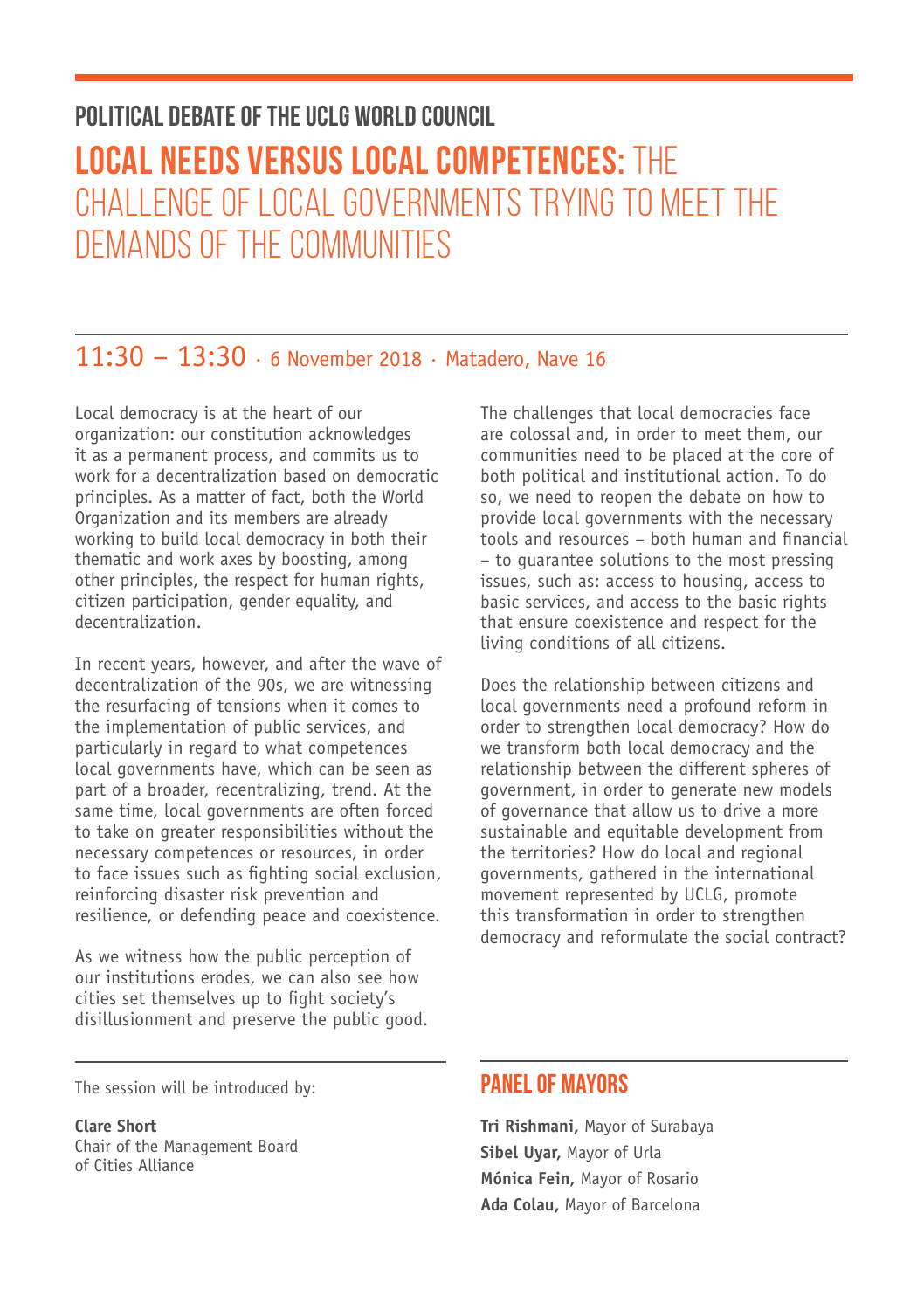# **LOCAL GOVERNMENTS LEADING THE ECOLOGICAL TRANSITION**

A debate hosted by the Policy Council on **Safer, Resilient and Sustainable Cities, Capable of Facing Crises**

## 09:00 –11:00 · 7 November 2018 · Matadero, Nave Terreras

The Policy Council on Safer, Resilient and Sustainable Cities, Capable of Facing Crises will gather in the framework of the UCLG World Council in Madrid on 7 November. Up until now, the UCLG Policy Council on Safer, Resilient and Sustainable Cities, Capable of Facing Crises has been the space where members have been able to share their initiatives and hold in-depth discussions on policies and their consequences at the local and global levels in terms of resilience.

During our World Congress in Bogotá in 2016, UCLG committed to "lead the transition towards low carbon, resilient cities and regions" and to participate actively in the activities of the Global Alliance for Urban Crises (GAUC). Faced with the urgent task of guaranteeing the ecological restoration of planetary systems, the cities and regions of the world lead by example in trying to reduce their ecological footprints, building on resilience and innovation.

The year 2018 has demonstrated an unprecedented acceleration of climate crises simultaneously in all regions of the world. It has also demonstrated the relevance and the effectiveness of action at the local level and through international networks of cities (IPCC in March 2018, Global Climate Action Summit in September 2018). The recent publication of the IPCC report in October 2018 indicates the dramatic scenarios for territories if we do not limit the rise in temperatures as required by the Paris Agreement. It is now obvious that local governments are seen as spearheads of the ecological transition, bringing solutions that alone can allow the world to switch to a more sustainable model.

The Tsunami that hit Indonesia in September and caused a great deal of damage, especially in terms of human lives, reminds us of the immense task and the objectives to be achieved in implementing the Sendai Framework for Disaster Risk Reduction. The Sendai Framework recommends increasing the number of local strategies before 2020. Even if it is difficult to avoid natural disasters, the strategies will at least reduce their impact upon people, goods and infrastructure.

The concept of ecological transition is, to a great extent, linked to resilience policies. It brings together a set of local principles and practices developed at the local level on the issues of local resilience, the circular economy and the reduction of  $CO<sub>2</sub>$  emissions.

The session of the Policy Council will focus on ways to strengthen ecological transition in territories, invest in resilience and improve disaster preparedness. It will further focus on opportunities and responses to emerging crises in urban areas towards inclusive, safe, resilient and sustainable territories, and in order for urban communities to have the capacity to deal with risks and mitigate the impacts of crises, whether of human or natural origin. The dialogue will also address environmental policies to improve the sustainability and resilience of urban infrastructure (pollution, waste, energy), as well as responsible consumption and production (the circular economy, recycling, etc.).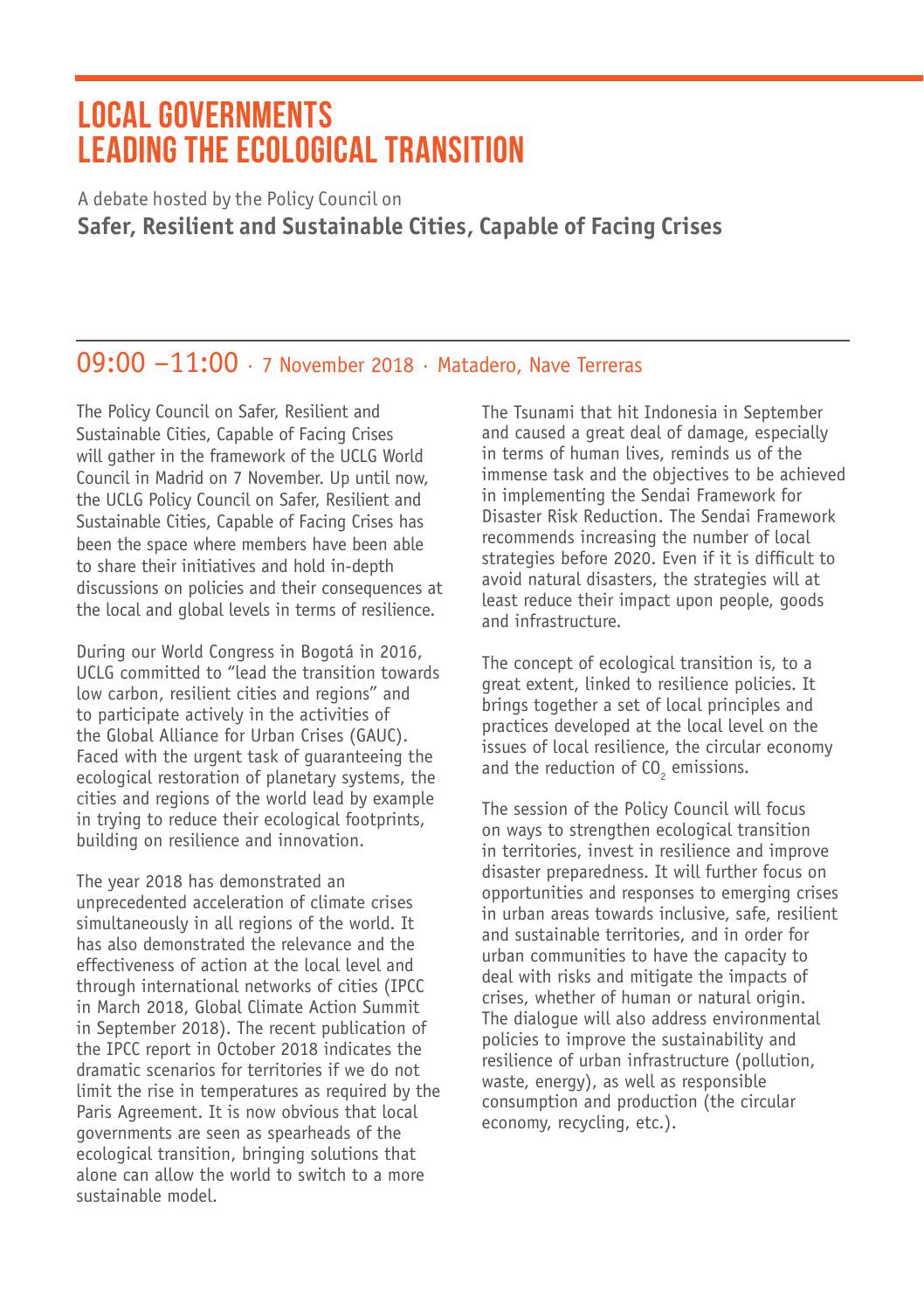**Safer, Resilient and Sustainable Cities, Capable of Facing Crises**

### **QUESTIONS**

- How does the concept of ecological transition fit into your territories and communities and how do you apply it?
- What connections are there between ecological transition and resilience?
- Which sectors or policies deserve special attention in order to strengthen the transition towards another model? What innovations are taking place in your municipality?
- What importance would you give to the links between urban and rural areas, with a view to supporting local development in addressing the climate threats that territories are facing?
- Do you have a local disaster risk reduction strategy in place? If not, do you plan to develop one before 2020 as recommended by the Sendai Framework?

### **CO-CHAIRS**

**Fatimetou Mint Abdel Malick**  President of the Regional Council of Nouakchott

#### **Roland Ries**

Mayor of Strasbourg, President of Cités Unies France (CUF), Co-President of UCLG, Co-Chair of the UCLG Community of Practice on **Mobility** 

### **SPEAKERS**

**Ronan Dantec** Senador, President of Climate Chance

**Mauricio Rodas** Mayor of Quito, Co-President of  $IICLG$ 

#### **Francisco Toajas**

Mayor of Las Cabezas de San Juan, FAMSI Secretary for Local Development, Co-Chair of the UCLG Committee on Local Economic and Social Development

**Sami Kanaan** Mayor of Geneva

#### **Corinne Lepage**

Former French Minister for the Environment, President of the Association of Friends of the Universal Declaration of Humankind Rights

**Joonha Yu** Vice-Mayor of Daegu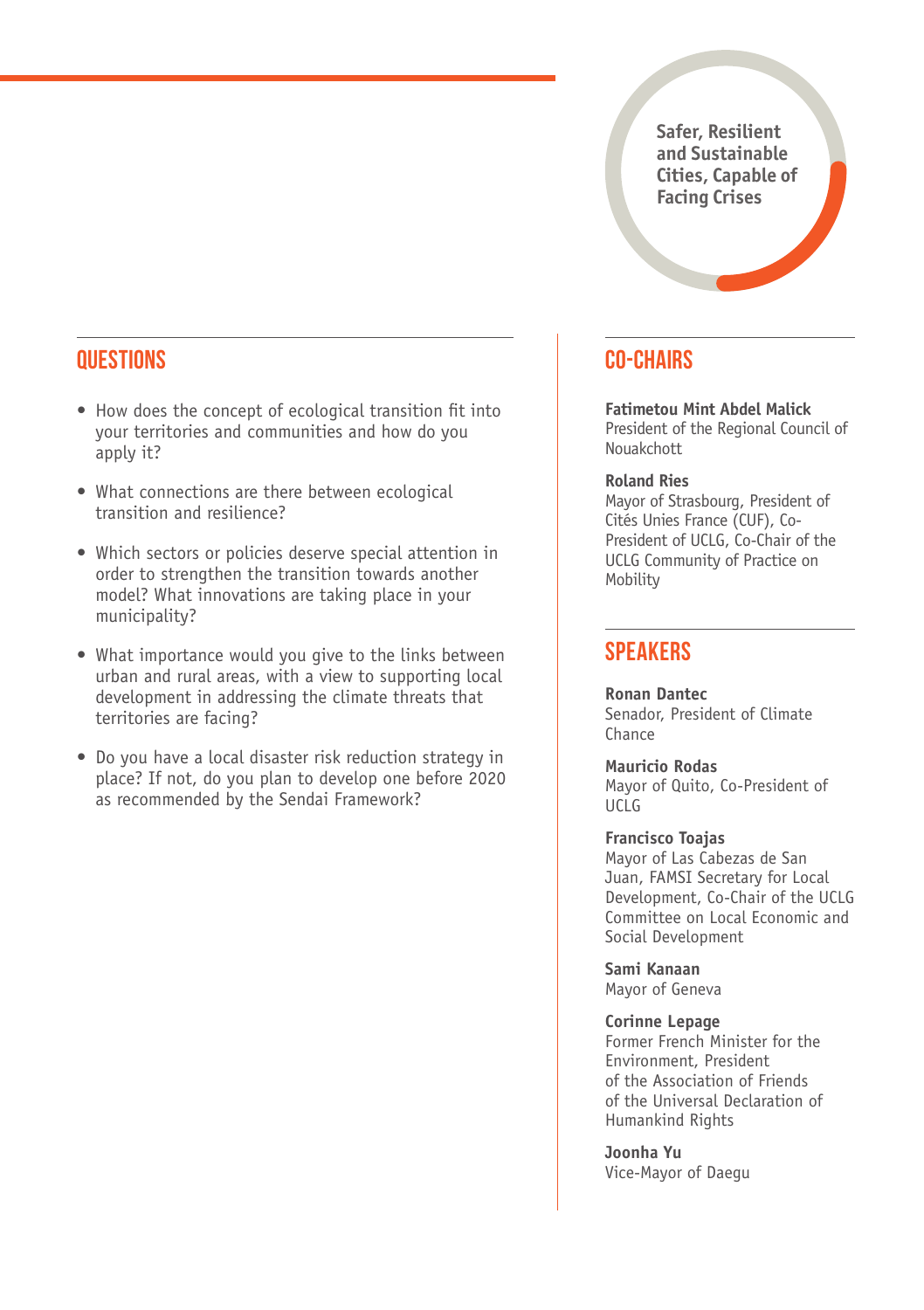# **CITY DIPLOMACY, KEY TO PEACE: TOWARDS A UCLG MANIFESTO FOR THE PROMOTION OF PEACE AT THE LOCAL LEVEL**

A debate hosted by the Policy Council on **Opportunities for All, Culture and City Diplomacy: Keys to Sustainable Development and Peace**

# 11:15 – 13:15 · 7 November 2018 · Matadero, Nave Terreras

In our World Congress in 2016 in Bogotá, UCLG committed to foster diversity, understanding and peace. The UCLG Policy Council on Opportunities for All, Culture and City Diplomacy: Keys to Sustainable Development and Peace is the place to share initiatives in these areas and to hold in-depth discussions about related policies and their impact at local and global level. Up until now, it has focused its work around culture and how to protect the core values of culture and citizen participation as the bases for sustainable development.

City diplomacy has a long history. Our Constitution affirms that municipal international cooperation and decentralized cooperation, partnerships, twinning, international local government diplomacy, sister city links, and mutual assistance through capacity-building programmes and international municipal solidarity initiatives are vital contributions to the construction of a peaceful and sustainably developed world.

However, the role of local governments worldwide in preventing and resolving conflicts remains underexposed, underestimated and unknown. International attention on conflict situations is increasing, though little attention is given to the local context of such conflicts. Meanwhile, local governments are at the centre of conflicts, and deal with the consequences directly and on a daily basis. Local governments are, in some cases, the only visible form of government and the only government delivering public services.

As stated in the Declaration of the First Edition of the World Forum on Urban Violence held

in Madrid in April 2017, "peace is not just the absence of war and the various types of violence". Peace is a culture that emphasizes the capabilities that human beings have to transform conflicts by peaceful and non-violent means. Local governments have the capacity to act as catalysts for dialogue. Mediation and education instruments must be established, generating skills for the resolution of conflicts in a non-violent way with the participation of all actors involved. Local governments often play an important role in stabilizing the situation and preventing escalation.

The UCLG Peace Prize was officially launched in 2016, and the first edition took place building on the long-standing work developed by UCLG and its founding organizations around the concept of City Diplomacy.

To institutionalize and embed the UCLG Peace Prize within the organization, **a Manifesto on Local Governments and Peacebuilding** is now under consultation. The objectives of this Manifesto are to build a UCLG vision around the role of local governments in peacebuilding and to raise awareness about the need for support for local governments' actions in fragile and conflict areas.

It is proposed that the Manifesto would provide an analysis of the impact of conflicts on local governments and the development of their role over the last 30 years. The Manifesto should further help to bring a set of recommendations for the international community, as well as for local governments, and foster further support and investment in local governments in fragile settings and conflict areas.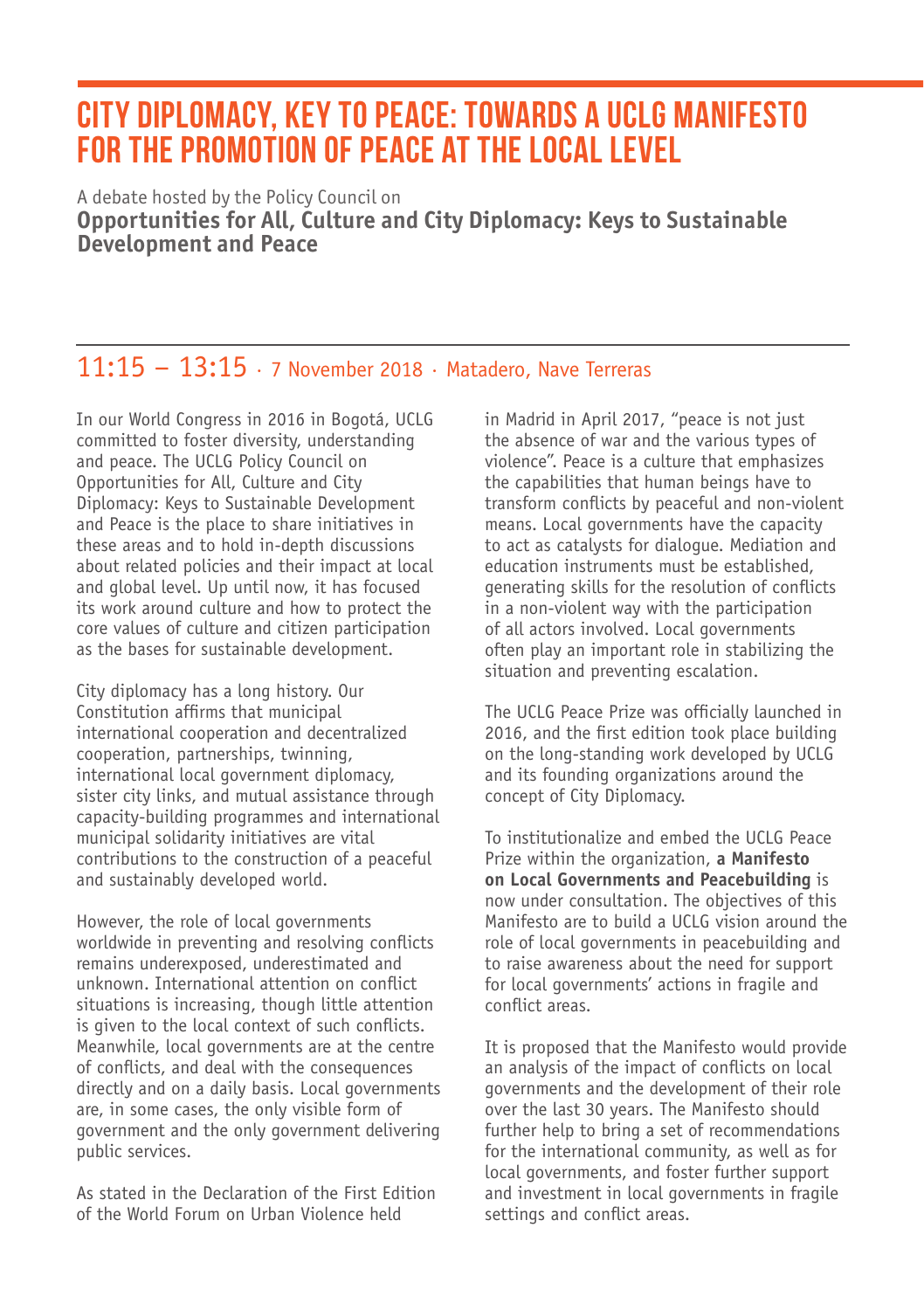**Opportunities for All, Culture and City Diplomacy: Keys to Sustainable Development and Peace**

#### This session of the Policy Council will offer the opportunity for members to provide their inputs to the initial construction of the Manifesto, based on the challenges and priorities identified by the membership on peacebuilding and the promotion of peace.

### **QUESTIONS**

- What is the role of local governments in peacemaking and in managing conflict in cities?
- What kind of policies can a local government develop to contribute to peace?
- What would be the role of a Manifesto for Peace?
- How can the Peace Prize contribute to the policy agenda of the World Organization?

### **CO-CHAIRS**

#### **Jan van Zanen**

Mayor of Utrecht, President of the Association of Netherlands Municipalities (VNG)

**Juan Mari Aburto** Mayor of Bilbao

### **SPEAKERS**

**Uğur İbrahim Altay** Mayor of Konya

**Célestine Ketcha Courtès,**  Mayor of Bangangté, President of REFELA, Vice-Chair of the UCLG Standing Committee on Gender **Equality** 

**Manuela Carmena** Mayor of Madrid

**Carlos Martínez Mínguez** Mayor of Soria, Vice-President of UCLG for Europe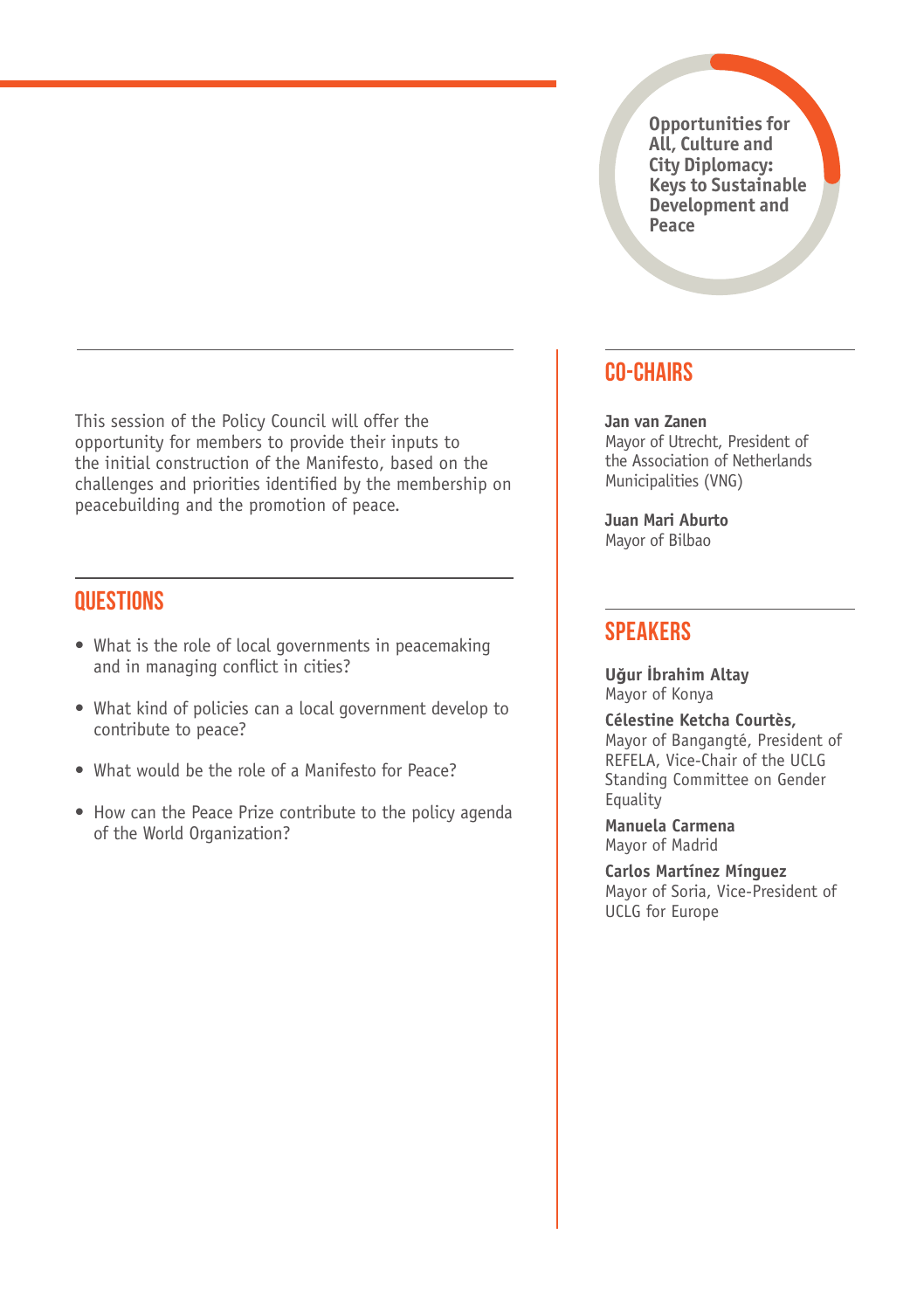# **RIGHT TO THE CITY FOR ALL: ADDRESSING THE CHALLENGES AND OPPORTUNITIES OF MIGRATION**

A debate hosted by the Policy Council on **Right to the City and Inclusive Territories**

# 14:30 – 16:30 · 7 November 2018 · Matadero, Nave Terreras

At the 2016 World Congress in Bogotá, UCLG committed to making the Right to the City a key component of urban local governance. The UCLG Policy Council on the Right to the City and Inclusive Territories is the space where UCLG members are invited to share their views, their policies on the Right to the City and the practical implementation of these policies. in previous meetings held in Hangzhou and Strasbourg, the UCLG Policy Council on the Right to the City and Inclusive Territories focused primarily on the right to housing as a key component of the Right to the City.

Having successfully mobilized local authorities on the right to adequate housing as a result of the last Policy Council, this session will focus on the **challenge of migration and the role of local governments in ensuring social inclusion for all, a respect for human rights and the Right to the City**. As the wave of action on migration comes to an end, and the Global Compact on Migration (GCM) enters its adoption stage, the session will help to generate a debate among UCLG members and to set out the World Organization's vision and strategy for the coming period.

A renewed municipal initiative is needed on migration governance. Solidarity between cities can help to change the multifaceted narrative on migration, while still recognizing the cities' commitments and needs.

This new paradigm must be implemented in discourse and in practice, coordinating local and global agendas by building more partnerships between the various actors involved. Given the cities' understanding of their populations' daily needs, and their ability to engage in alternative forms of solidarity and cooperation,

they are therefore being called upon to play an increasingly important role in this debate. Cities can enhance a meeting of cultures while respecting the principles of equality and dignity; they can share and disseminate knowledge and renewed co-development between the various regions of the world and involve migrants and members of the diaspora in the process.

Faced with a demand for frontline services, cities are trying to respond by using their resources to facilitate the integration of newcomers. The aim is to pursue policies on the social inclusion of migrants to ensure they are involved, facilitate their access to housing and secure their universal rights.

*"We, Mayors and leaders of Local and Regional Governments, draw attention to the fact that, although the movement of populations into towns and cities poses a variety of challenges, it can also bring significant social, economic and cultural contributions to urban development"*

*Mechelen Declaration on Cities and Migration (2017)*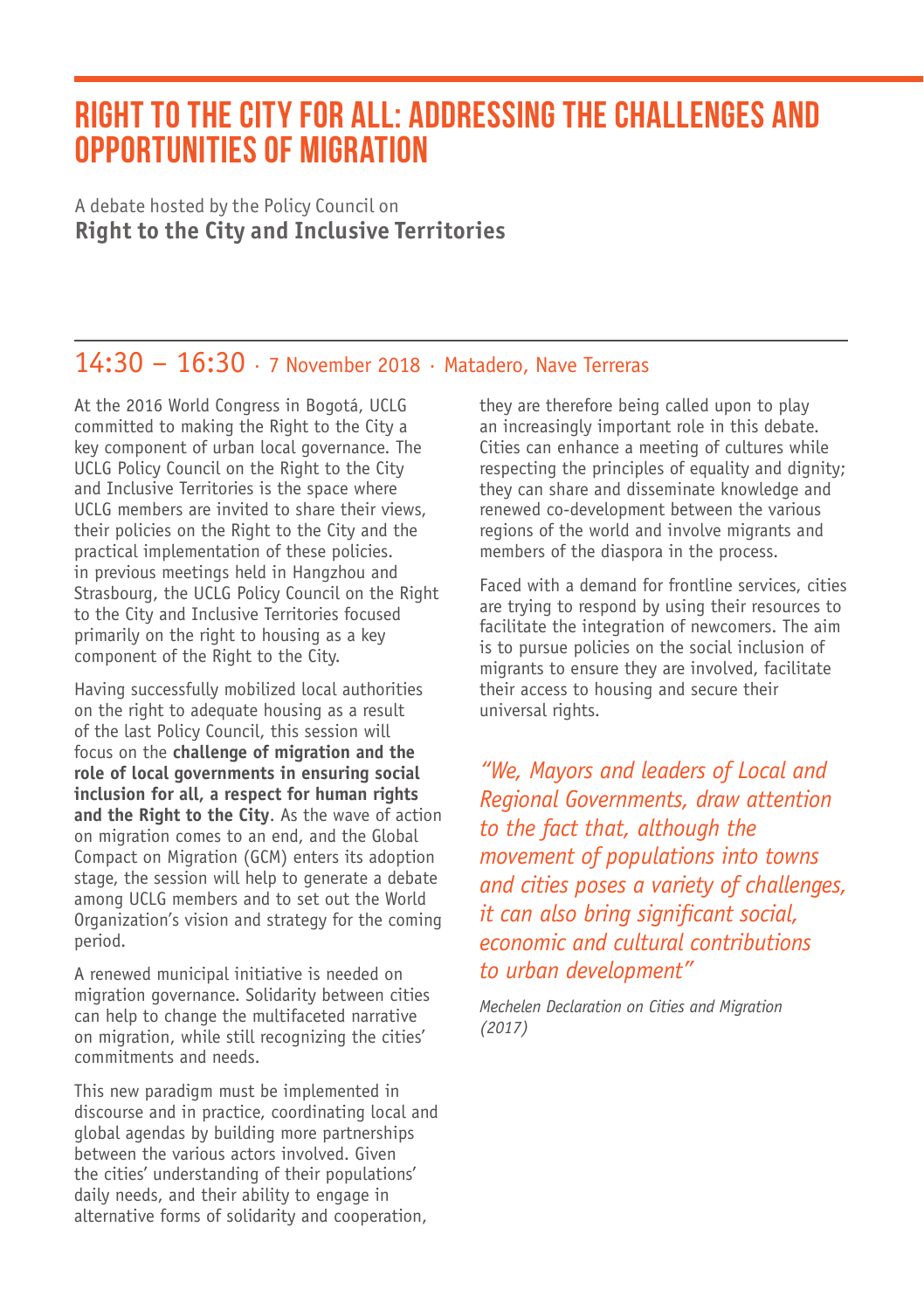**Right to the City and Inclusive Territories**

### **QUESTIONS**

- As UCLG plans to launch three new waves of action on local economic development, local democracy and equality, what do you think should be the key messages and priorities on the migration agenda and, more broadly, on human rights and the Right to the City?
- Having concluded the Global Compact for Migration, we must continue the dialogue with States and cooperation between cities. How can we expand the commitments made by local governments at the fifth Mayoral Forum?
- Administrative, technical and economic obstacles present a real challenge to working with vulnerable migrant groups. What mechanisms are necessary to overcome these obstacles? What institutional framework and cooperation could improve migrants' access to basic services?
- Migrants can provide a social, economic and cultural contribution to development. What local strategies and experiences can promote and strengthen social cohesion between the local population and foreigners? How can we fight discrimination and ensure migrants are socially, economically, culturally and politically included?
- Work can also be done with migrants before they leave. Creating an environment that is conducive to economic, social and cultural development in cities presents potential immigrants with an alternative to exile: what dialogue should be in place with civil society? How can platforms, local mechanisms for coordination and solidarity networks help to address the root causes of migration and provide an alternative to local development or legal migration? What kind of tangible support is expected and can lead to decentralized cooperation aimed at achieving this goal?

### **CO- CHAIRS**

**Carola Gunnarsson** Mayor of Sala

**Patrick Braouezec** President of Plaine Commune, Co-Chair of the "Right to the City" Policy Council

### **SPEAKERS**

**Funzela Ngobeni** Councillor of Johannesburg

**Ilsur Metshin** Mayor of Kazan, President of UCLG-Eurasia

**Nasry Juan Asfura Zablah** Mayor of Tegucigalpa

**Nihat Çiftçi** Mayor of Sanliurfa

**Omar Hejira** Mayor of Oujda

**Jill Helke** Director of International Cooperation and Partnerships, International Organization for Migration (IOM)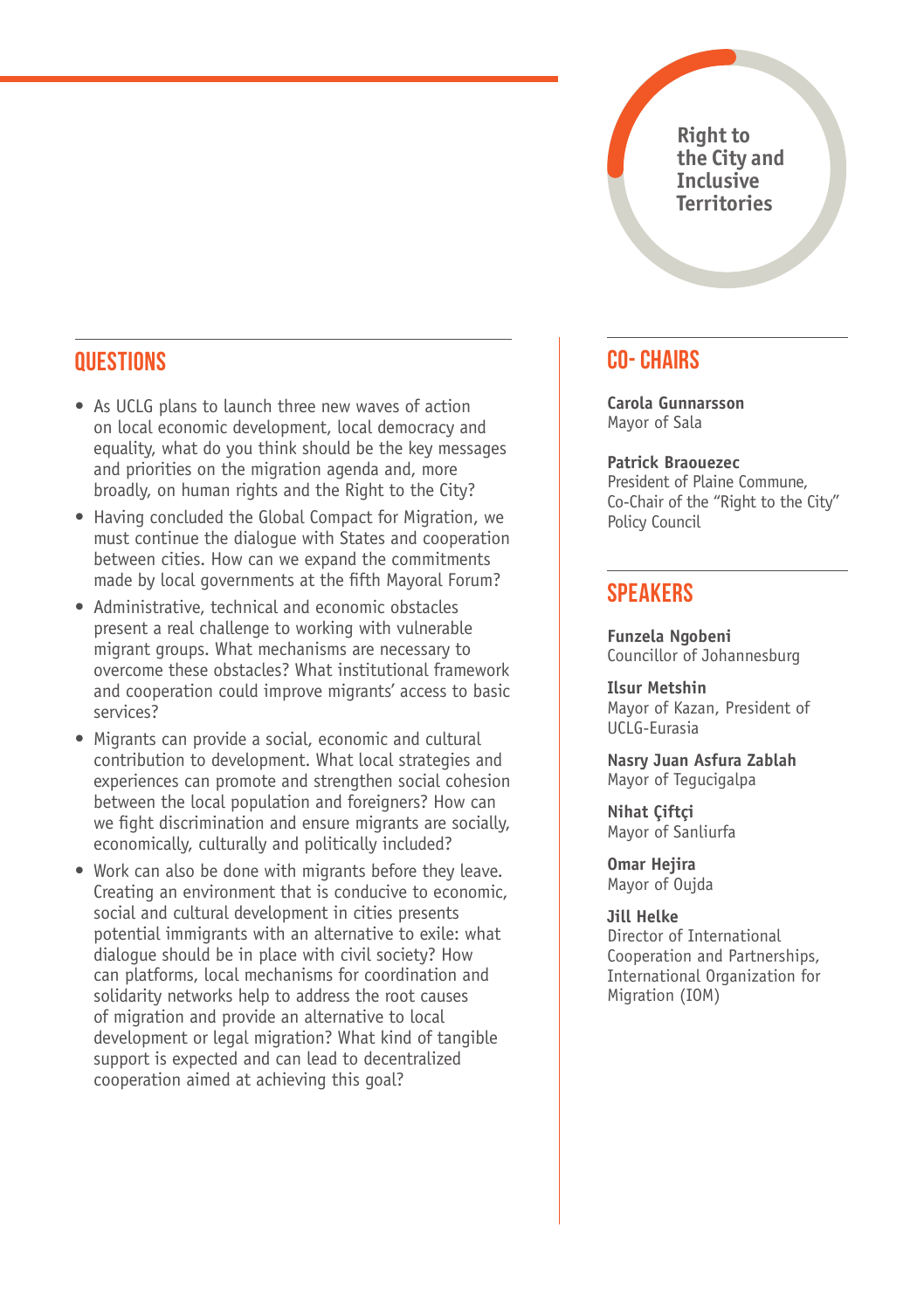# **THE TERRITORIAL DIMENSION OF LOCALIZING THE SDGS**

A debate hosted by the Policy Council on **Territorial Multilevel Governance and Sustainable Financing**

# 16:45 – 18:45 · 7 November 2018 · Matadero, Nave Terreras

Within UCLG, the Policy Council on Territorial Multilevel Governance and Sustainable Financing has taken up, in its two first sessions, the task of providing a framework for debate on how to adapt governance, resources, powers and competences to a truly territorial approach to localization.

This session of the Policy Council will give UCLG and its members, Sections, Committees and partners the opportunity to **discuss key issues of effective localization and its territorial dimension**.

**THE NEED FOR A COMPREHENSIVE VIEW.** For the past few years, UCLG and its membership have been vocal and **active advocates of a stronger and better localization of the global development agendas**. Implementing these ambitious goals at the local level should not be limited to simply translating the global commitment into local interventions. In fact, localization calls for an enhanced territorial approach for development, fostering local initiatives (endogenous development) and promoting more integrated and cohesive policies (linking bottom-up and national policies).

It requires better and **pervasive awareness-raising efforts** to make the link between the global agendas and the daily action of local and regional governments clearer and central to both local and national priorities. It demands **innovative institutional arrangements**, comprehensive governance design, and the provision of **adequate human and financial resources** to those local and regional governments willing to cooperate for the agendas to become a reality for communities and territories.

**A CHANGE OF PARADIGM**. While global agendas such as the 2030 Agenda and the New Urban Agenda are the outcome of intergovernmental negotiations, there is now undisputed consensus that their realization and achievement requires the full commitment and participation of local and regional governments at all levels of subnational governance. This has imposed a paradigm shift in the design of public policy for the implementation of the agendas.

Localization strategies should be able to r**eflect local priorities in a global conversation**, attract **participation** across different regions, and improve the ability of local and regional governments to **influence national development strategies**. This idea also rests on the territorial approach promoted by the European Union, and the support of a growing global movement which UCLG has spearheaded as recently as July 2018 in the first Local and Regional Governments' (LRG) Forum within the 2018 High-Level Political Forum (HLPF). A truly 'enabling environment' for localization demands co-ownership across governance level, and that territories and communities feel as responsible for and entitled to the beneficial impact of the agendas at all levels.

**Greater ownership requires commitment to align local and territorial strategies with the global goals**; the mobilization of **knowledge and expertise** to produce adequate policy responses; the exchange of information and the **adaptation of indicators and data to the realities of the territorial level**. In the last two years, UCLG and the Global Taskforce presented a report to the HLPF to show progress in the participation and involvement of local and regional governments in the localization process, and their ability to enter decision-making and improve dialogue with the national level. **Nearly all regions are progressing, awareness is growing and there are several examples of front running local governments and territories**; but there is still work to do: UCLG has advocated for these changes to take place, and this session aims to be an opportunity to report on progress, achievements and the next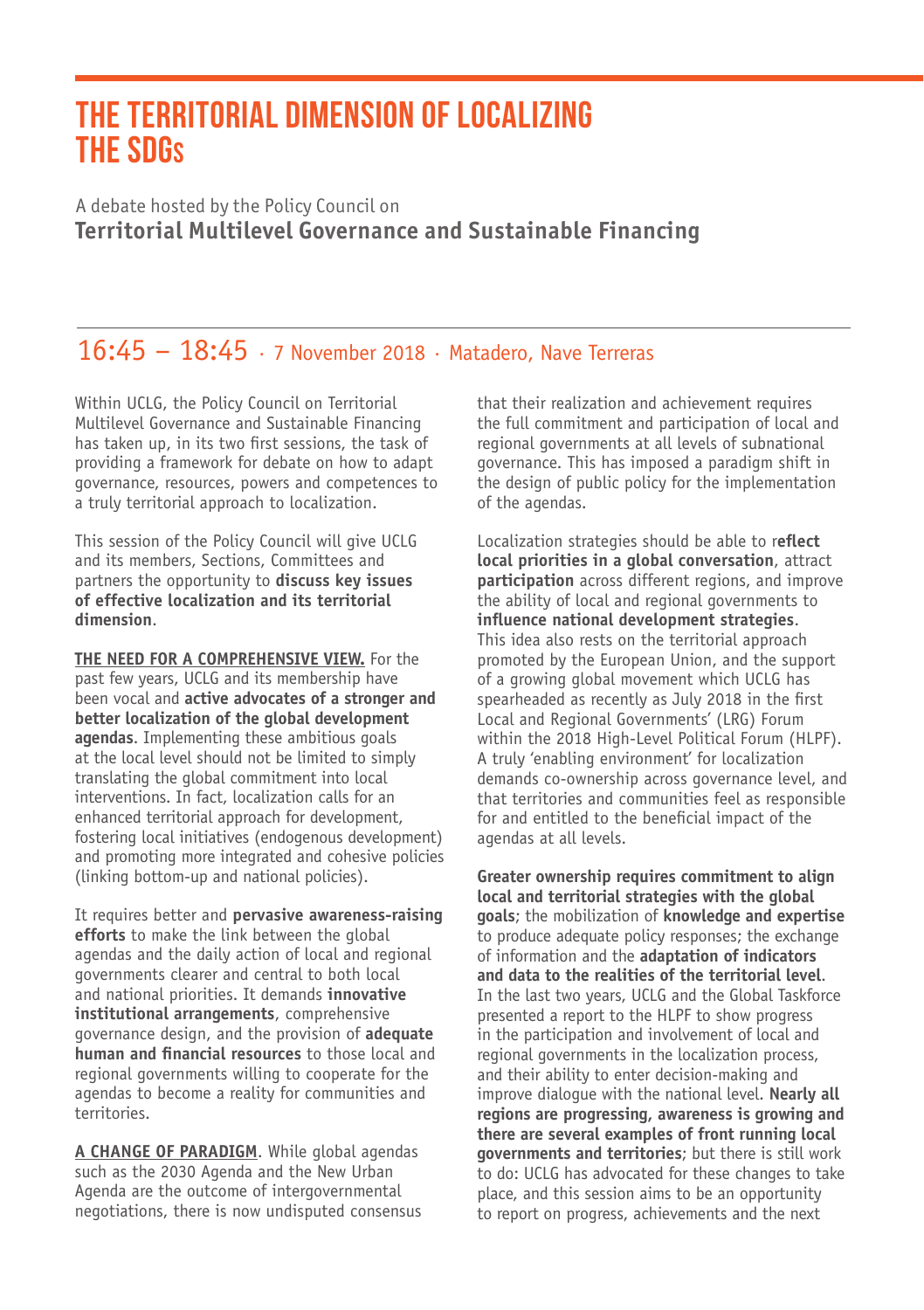**Territorial Multilevel Governance and Sustainable Financing**

steps for the establishment of a truly territorial approach to the implementation of the agendas across territories and communities.

### **QUESTIONS**

- What support do local and territorial authorities need to **improve awareness raising** and the circulation and **creation of knowledge and expertise?** What tools, institutional environments or competences are needed to **promote knowledge exchange horizontally and vertically** across different levels of governance?
- Territorialization requires **collaboration, co-ownership and responsibility** to be shared across **all units of a working territorial system**: how can regions, metropolises and intermediary cities coordinate and cooperate better, producing a truly **coherent territorial**  strategy to achieve the global goals?
- What role should UCLG play as a hub for **dialogue, training, peer-to-peer learning and monitoring?** What support should come from **strategic partnerships** such as the Local 2030 Hub and international actors such as the United Nations, the European Union, the World Bank and other multilateral regional financial institutions?
- Where does **advocacy** go from here? How can the outcomes of the LRG Forum and the growing presence in UN events be capitalized on and **become a driver of innovation** and change in the localization and territorialization of the agendas? What role should front-runners and **'regional champions'** play in this mobilization?
- How can available resources be improved? What **institutional mechanism or governance design can guarantee effectiveness**, efficiency and dialogue? What **new financial means** can territories explore to improve their potential and be more central in the global development debate?

### **CHAIR**

**Mónica Fein** Mayor of Rosario, Vice-President of UCLG for Latin America

### **SPEAKERS**

#### **Gustavo Baroja**

President of the Association of Autonomous Provincial Governments of Ecuador (CONGOPE)

#### **Patrick Jarry**

Mayor of Nanterre, Chair of the UCLG Forum on Peripheral Cities

#### **Mohamed Sefiani**

Mayor of Chefchaouen, Chair of the UCLG Forum on Intermediary Cities

#### **Ahmad Kamareddine**

Mayor of Tripoli, Vice-President of the Committee of Mayors of Lebanon

**Emil Elestianto Dardak** Mayor Regent of Trenggalek